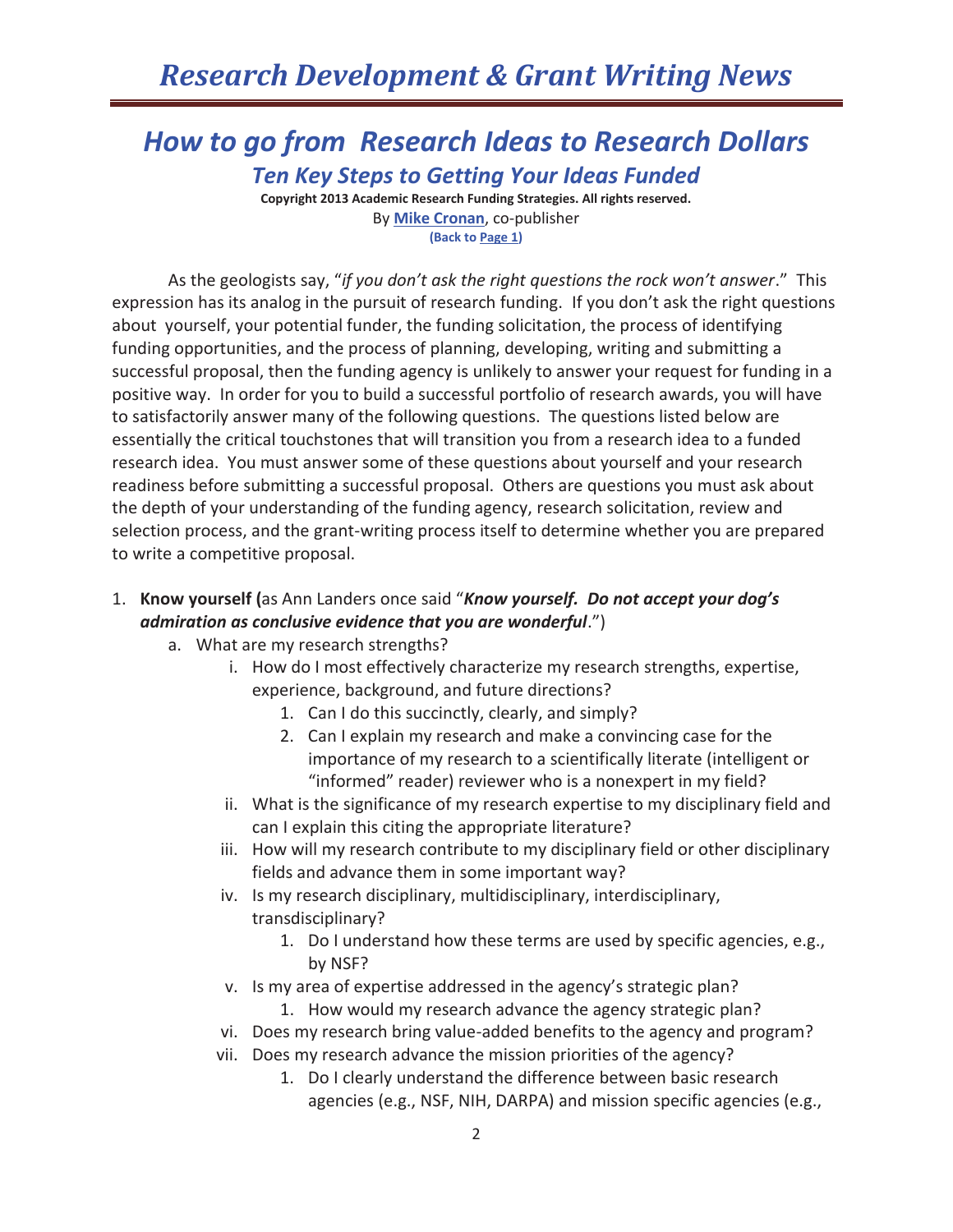DOD, NOAA, DOE) and how different agencies characterize valueadded benefits?

- viii. Have I prepared a convincing and brief (perhaps 1 page) white paper that serves as a very concise and clearly stated overview of my research goals, objectives, rationale, experience, and expertise that would be of interest to a potential funder? Also, does this white paper (abstract, project summary, executive summary, "elevator speech," etc.) make a compelling case for the value-added benefits my research would bring to the critical mission areas of the agency, or to the research field, or to other research fields?
- b. What are my research weaknesses?
	- i. Do I lack preliminary data; if so, how will I address that?
	- ii. Do I lack publications on the research topic; if so, how will I address that?
		- 1. Do I lack the appropriate peer-reviewed publications that will help convince reviewers of the importance of my research and my capacity to perform?
		- 2. Are my publications too weighted towards non-peer reviewed proceedings, book chapters, conference presentations, etc. that will leave reviewers unconvinced about the importance of my research and my capacity to perform?
	- iii. Do I lack experience and expertise in the field; if so, how will I address that?
	- iv. Do I need research collaborators; if so, how will I address that?
- c. Do I have a strategic plan for my research?
	- i. Where am I going and how do I plan to get there?
		- 1. Why is it important that I do this research?
	- ii. How do I best characterize the significance of my current research/expertise
		- 1. To the field?
		- 2. To other fields?
		- 3. To the agency?
		- 4. To an agency mission?
	- iii. Where will my research be in five years, or even ten or twenty years?
	- iv. Does my research require my engagement in "team science" and research collaborations?
- d. Can I define my disciplinary domain of interest (e.g., education, engineering, science, social science, humanities, education, health and biomedical sciences, etc.) with sufficient clarity to begin the process of identifying potential funders of my research?
- e. Can I clearly characterize the nature of my research interests within my disciplinary domain, e.g., is my research predominantly basic or applied, or perhaps applications or contract based?
- f. Have I identified funding agencies whose mission, strategic plan, and investment priorities are aligned with my research interests and expertise;
- g. If required, do I know how to develop the research and/or educational partnerships and research collaborations with other researchers in other disciplines or at other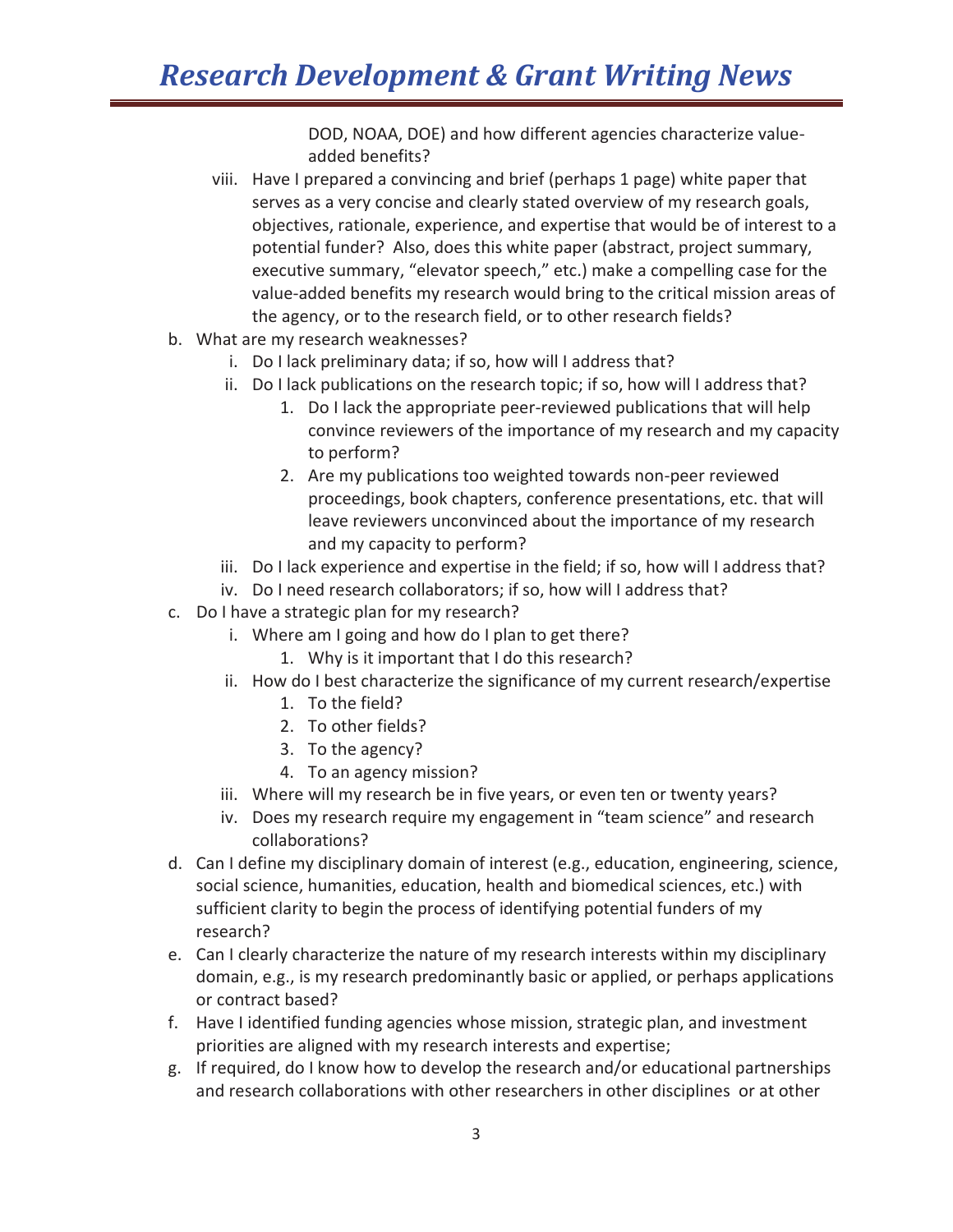institutions needed to be competitive at a specific agency or for a specific program area?

- h. Have I gone through the process to further align my research interests with funding agency opportunities by:
	- i. Reviewing past funding solicitations by the agency,
	- ii. Reviewing abstracts of recently funded proposals by the agency in my disciplinary area
		- 1. Reviewing abstracts (aka project summary or executive summary) of recently funded projects gives researchers yet another source of information about the interests of a funding agency by presenting review panels' and program officers' selections of successful proposals. Reading the abstracts of funded projects will give you a more nuanced understanding of the funding agency culture and expectations specific to a solicitation, or cluster of solicitations, within a disciplinary domain. Abstracts from the two most current past funding cycles are typically the most informative because annual grant solicitations often evolve over time. Most agencies post the abstracts of funded projects on their websites.
		- 2. Reviewing agency mission statements. Many avenues lead to gaining a more substantive and nuanced understanding of the mission and culture of the funding agency, including:
			- a. Visiting the agency website and reviewing the mission, strategic plans, and research and educational roadmaps of both the agency and the programmatic areas within the agency;
			- b. Reviewing online postings of agency reports, presentations, and research and/or educational workshops given by agency program officers;
			- c. Talking to colleagues that have been funded by the agency;
			- d. Identifying researchers on your campus that have served as agency program officers (e.g., NSF rotators) and talking to them;
			- e. Identifying researchers on your campus that have served as reviewers for specific agencies and programs and talking to them;
			- f. Reading agency online abstracts of currently funded projects and asking (by email or phone) whether the PI is willing to talk to you about the agency;
			- g. Reading current agency solicitations in your disciplinary area and identifying any reports, presentations, or technical workshops identified in the solicitation as motivating the agency's funding of particular research areas;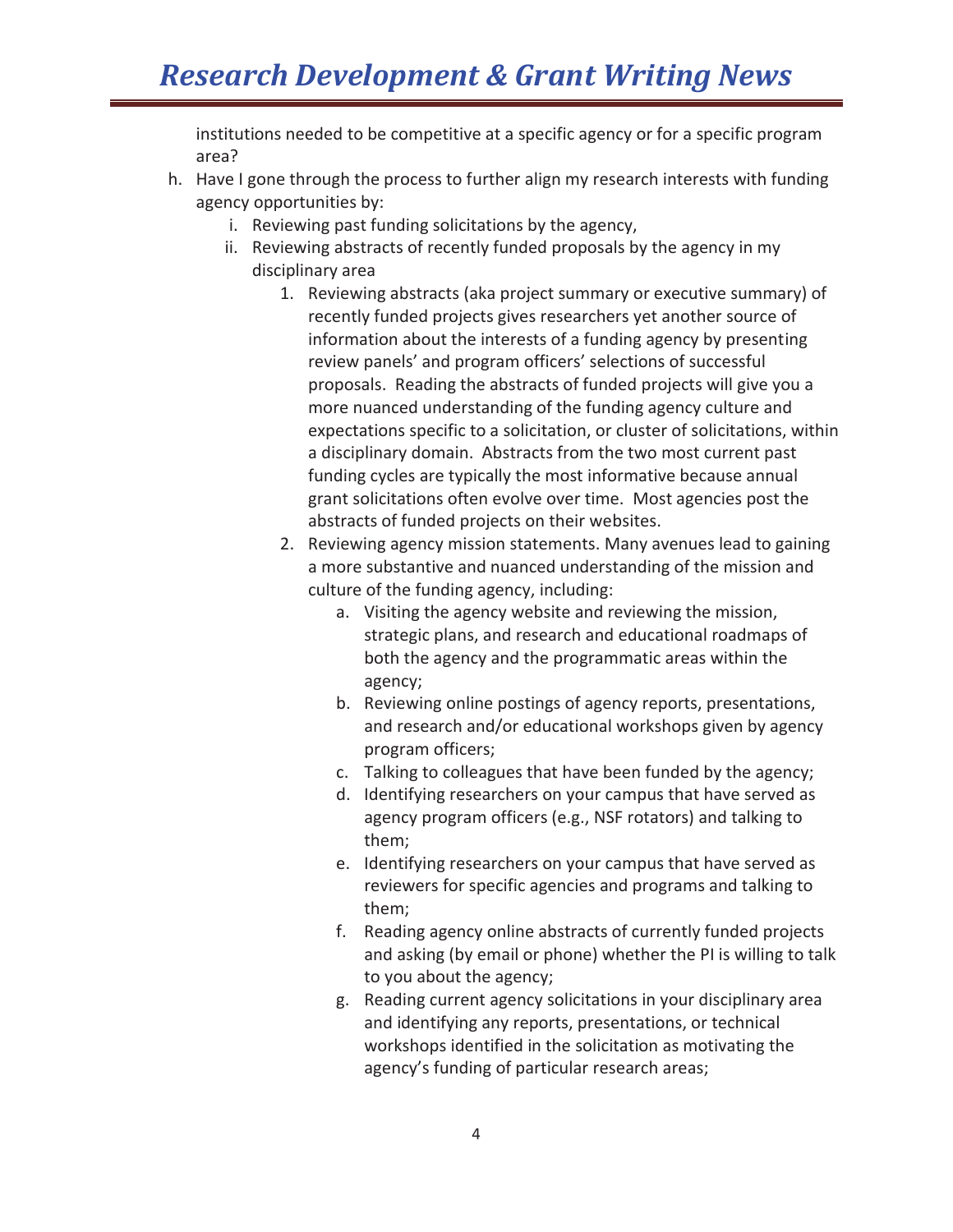- h. Subscribing to agency RSS feeds and email alerts that keep you current on new solicitations, reports, presentations, technical workshops, and general agency news related to mission and research priorities.
- 3. Analyzing the funding agency will help you better understand several key elements common to every competitive proposal narrative:
	- a. Who is the audience (e.g., agency program officers and reviewers) and how are they best characterized in terms of the expertise they bring to the review process?
	- b. What is the best way to address them?
	- c. What is a fundable idea, and how does it support the agency's research investment priorities, or mission-critical objectives?
	- d. How are claims of research uniqueness and innovation best supported in the proposal text and how well do they agree with the agency's research objectives, or mission focus?
	- e. How do you best communicate your passion, excitement, commitment, and capacity to perform the proposed research to review panels and program officers using the language of the funding agency?
- iii. Reviewing the agency strategic investment plans, research roadmaps, and related documentation,
- iv. Exploring the agency website,
- v. Reviewing agency workshops on funding, e.g., NSF regional grants conferences, or agency webinars specific to a particular solicitation or general webinars on writing proposals to that agency, e.g., DoED/IES,
- vi. Reading the agency guidelines on submitting proposals to the agency,
- vii. Reading agency guidelines on submitting unsolicited proposals to the agency, e.g., Department of Energy Guide to Submitting Unsolicited Proposals.

#### **2. Know your funder**

- a. What kinds of research does the agency fund?
- b. What is the agency mission(s)?
- c. What is the agency culture?
- d. What is the agency trying to accomplish with this specific program solicitation, or suite of related program solicitations?
- e. How are proposals reviewed at the agency?
- f. Who makes the funding decisions?
- g. What is the role of the program officer in funding decisions?
- h. Talk to the program officer(s), but keep these questions in mind:
	- i. Do I have specific, well thought out questions I want answered?
	- ii. Have I read and reread the solicitation?
	- iii. Have I informed myself about the agency's mission and culture?
	- iv. Have I informed myself on the mission and culture of the program area?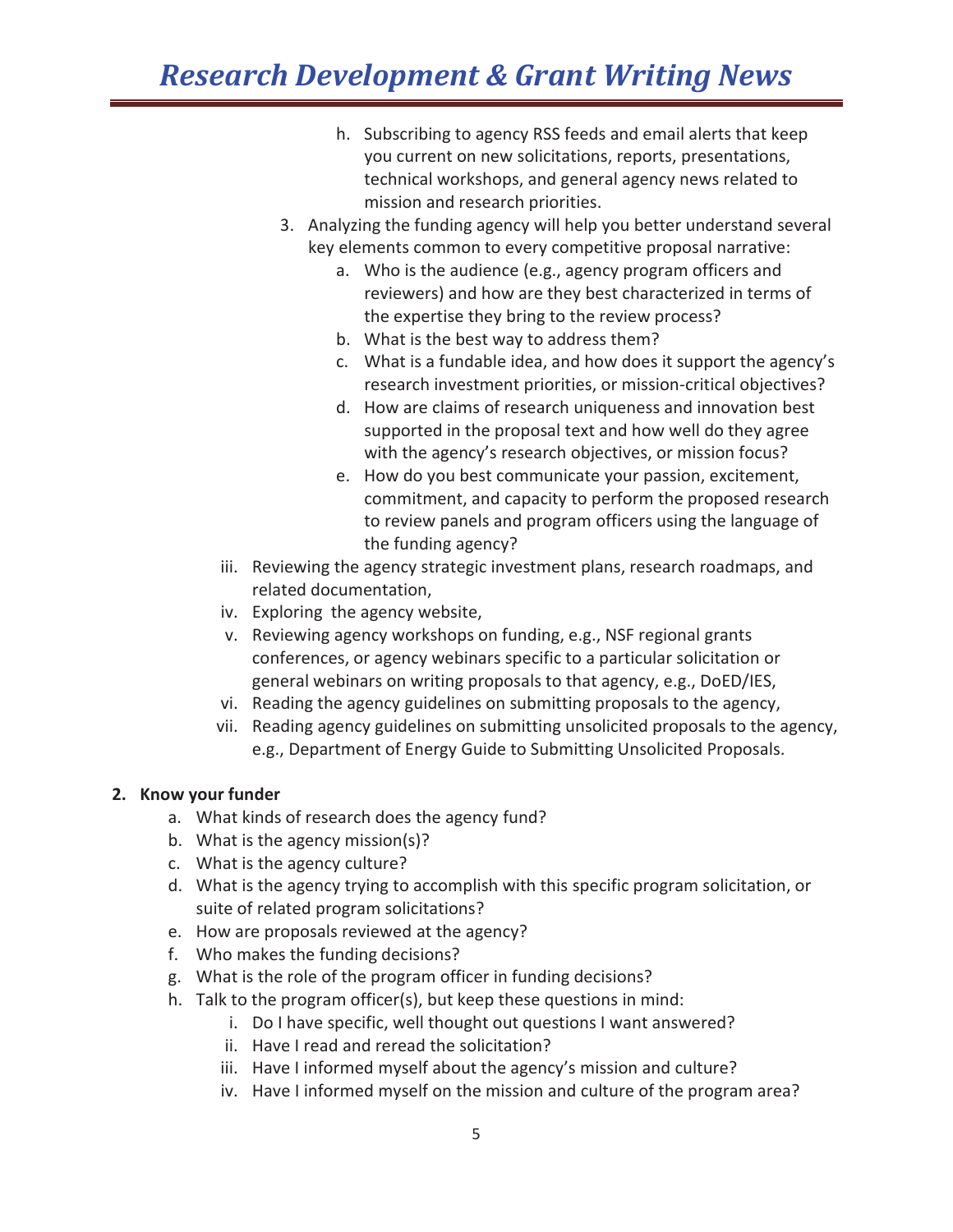- v. Have I carefully read information posted to the agency website?
- vi. Do I have an idea whose fittedness I want to discuss with the agency?
- vii. Do I understand I will not be asking about the likelihood of being funded?
- viii. Do I understand the call will not be a meandering fishing expedition?
- ix. Do I understand I will not be asking questions that are easily answerable by a close reading of the solicitation or documents referenced in the solicitation?
- i. Never be hesitate to contact a program officer for clarification—any ambiguities in your understanding of the agency mission priorities or in the funding solicitation need to be resolved; otherwise, it will be impossible to write a successful proposal.
	- i. Timidity is NEVER rewarded in the competitive proposal process!
	- ii. Ambiguities are ALWAYS punished!

#### **3. Identify a funding solicitation**

- a. Develop search protocols to fit your research interests
- b. Know relevant agencies likely to fund your research
- c. Learn the agency's grant cycles
- d. Use agency email alerts and RSS feeds to keep you informed of upcoming funding opportunities and relevant reports, workshops, webinars, etc. that can help you write a more competitive proposal
- e. Know the process for unsolicited proposals
	- i. Proposals may be initiated in two general ways by the university researcher:
		- 1. in response to a published solicitation (solicited proposal, RFP, BAA, PA); or
		- 2. by the investigator (unsolicited proposals and white papers).
			- a. ~50% of NSF and ~80% of NIH proposals are unsolicited—learn the process specific to agency
- f. Review open BAAs (Broad Agency Announcements) for program funding opportunities and the process of submitting proposals, included such "multigate" quad charts, white papers, preliminary or preapplication proposals.
	- i. BAAs are commonly used by mission agencies (e.g., DOD, DOE, NOAA). They remain open for some period of time, typically least a year but often longer. The BAA lists the mission priority research areas of interest to the agency along with all information needed to submit a proposal in response to the BAA.
- g. Consider transagency research funding opportunities
	- i. Transagency funding opportunities represent solicitations published jointly by two or more federal research agencies. For example, NSF has published joint solicitations with such agencies as USDA, DOE, DOD, among others, to address key research areas that are interdisciplinary and are common to the core mission of the partnered agencies. For example, NSF and USDA have partnered on the research topic related to water sustainability and climate.
- h. Keep in mind that a funding solicitation is an invitation by a funding agency to submit a proposal focused on addressing *research topic areas of interest to the*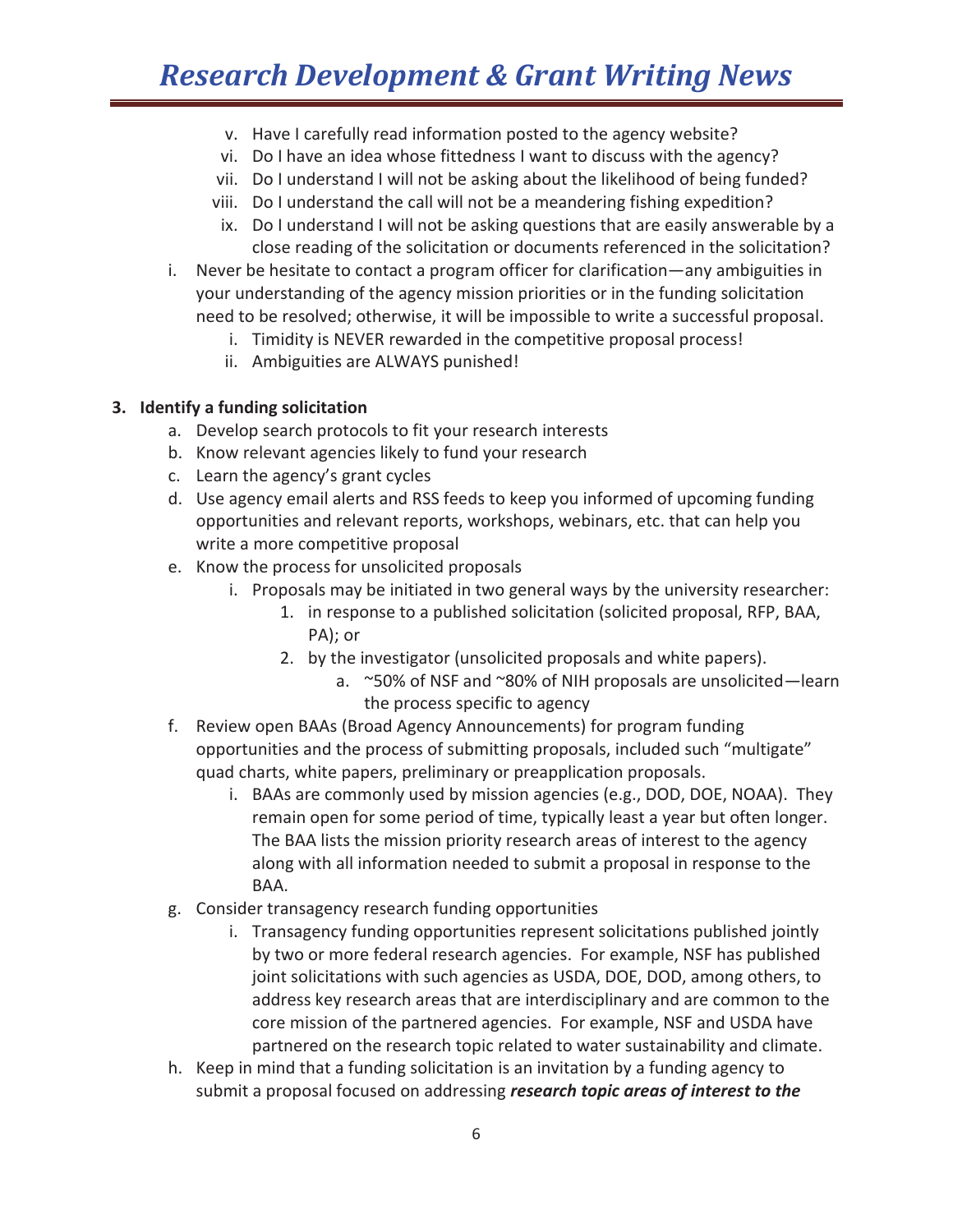*agency*, i.e., your proposal must map tightly to agency mission and bring valueadded benefits to that mission. **Bottom line**: it is your task to fit and be fully responsive to the research interests of the funding agency; it is not the task of the research agency to be responsive to your research interests. Moreover, keep in mind that:

- i. The solicitation is a non-negotiable listing of performance expectations reflecting the mission goals and research objectives of the funding agency.
- ii. The solicitation is not a menu or smorgasbord offering you a choice of addressing some research topics but not others, depending on your interest, or some review criteria, but not others.
- iii. The solicitation contains or references all the key information you will need to develop and write a competitive proposal that is fully responsive to an agency's mission, for example, the agency's:
	- 1. submission process,
	- 2. research objectives,
	- 3. review criteria, and
	- 4. budget requirements.
- iv. Review referenced documents in the funding solicitation, for example:
	- 1. Understand funding opportunities at all scales: RFP, Program, Division, Agency, Field, National, etc.
		- a. The solicitation resides at the fine grain scale, but it also resides in a larger context, or scale, of how the agency defines its mission at the larger scales, e.g., the agency strategic plan or research roadmap, as well as at the national level, e.g., perhaps a solicitation starts with a workshop or report from the National Academies on some "grand challenge" research topic and, therefore, your success in writing a proposal to a specific solicitation can be significantly influenced by how well you understand the agency's motives for in investing in the specific research topic.
	- 2. Reports, workshops, conferences, webinars, etc.
		- a. This is a key point to keep in mind because successful grants are those that gain a marginal advantage over the competition. You are always competing at the margins or boundaries of excellence, and to do that well means that every opportunity you have to write a better proposal needs to be fully exploited. Viewing a webinar or reading a report that gives you a deeper and more nuanced understanding of the funding agency's reasons for supporting a program will provide critical information when crafting the arguments you will put forward to convince program officers and reviewers to fund your proposal.
	- 3. Agency mission, culture, investment priorities, strategic plan, etc.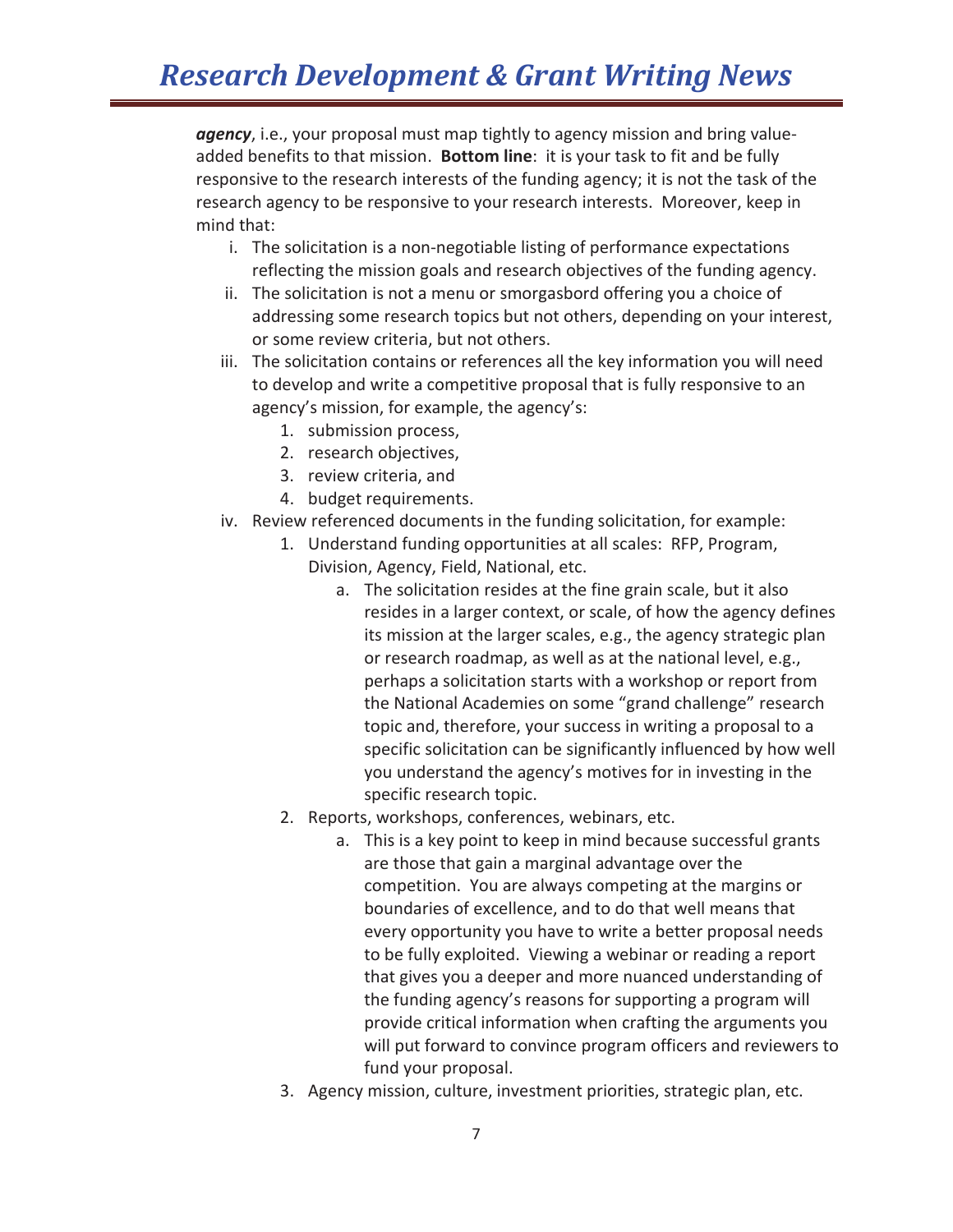- a. Agency websites are now very robust and information rich in terms of helping you better understand the mission interest of the agency.
- v. Understand the agency language used in solicitation, for example:
	- 1. Team science (aka partners, collaborators…)
		- a. Complexity of the scientific problem
		- b. Disciplines required to solve the problem
		- c. Value-added benefits
		- d. Integration and synergy
		- e. Technology development
		- f. Innovation ecosystems (e.g., NSF)
		- g. Commercialization partnerships
	- 2. Value added benefits
	- 3. Interdisciplinarity
	- 4. Transformational research
		- a. NSF, for example, uses this term to describe a range of endeavors that promise extraordinary outcomes, such as revolutionizing entire disciplines, creating entirely new fields, or disrupting accepted theories and perspectives.
	- 5. Synergy not silos
	- 6. Societal Goals
	- 7. Broader impacts
- i. Solicited
- j. Unsolicited (investigator initiated)
- k. Identify your research and education interests and goals
- l. Learn about the types of grants and agencies that fund research in your area
- m. Understand interdisciplinarity and team grants
- n. Learn how to find funding opportunities that fit your goals and interests
- o. Learn how various agencies fund research and education projects, both solicited and unsolicited
- p. Understand the agency's investment priorities/mission
- q. Learn role of BAAs (Broad Agency Announcements) in Your Funding Strategies
	- i. They describe the agency's research interest, either for an individual program requirement or for broadly defined areas of interest covering the full range of the agency's requirements;
	- ii. Describe the application and submission process, particularly any requirements for approval waypoints, such as quadcharts, white papers, preliminary proposals, and preapplications required to be invited to submit a full proposal;
	- iii. Describe the criteria for selecting the proposals, their relative importance, and the method of evaluation;
	- iv. Specify the period of time during which proposals submitted in response to the BAA will be accepted;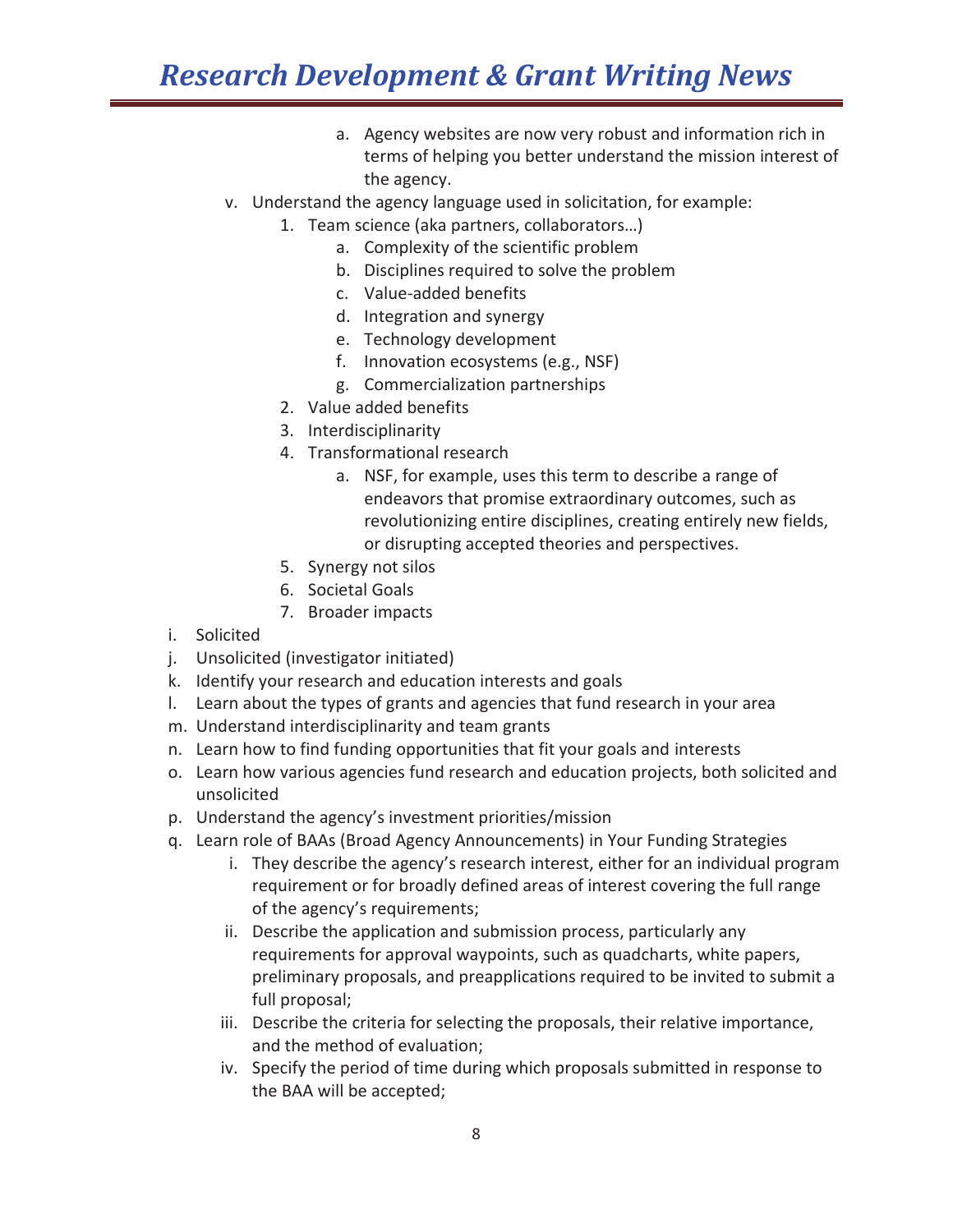- v. Designate a Point of Contact (POC) specific to agency research topic areas. BAAs typically encourage potential applicants to contact the agency POC to discuss the relevance of their research to the agency mission priorities before preparing proposals
- r. Develop a long-term strategy for funding your research

#### **4. Map your research to agency opportunity**

- a. Make sure your research fits the research interests of the funding agency, either as defined in a specific solicitation or by fitting a list of agency research priority research topics, for example, as listed in an agency BAA.
- b. Talk to a program officer about your research and how well your research fits the interests of the agency.
- c. Talk to colleagues who have been well funded by the agency, served as reviewers for the agency, or have served as rotating program officers at the agency to gain an additional insight into how well your research and your "research readiness" maps to mission of the funding agency.

#### **5. Analyze the solicitation**

- a. Does my research expertise fit the goals and objectives of a specific solicitation?
	- i. How well do I understand the agency goals and objectives in the solicitation?
	- ii. Can I address all the research goals and objectives required by the solicitation?
		- 1. Do I need research collaborators for a competitive submission?
	- iii. Am I understanding the solicitation for what it is--not what I want it to be?
	- iv. Is there sufficient time to plan, develop, and write a competitive proposal?
- b. Can I make a compelling case for the significance of my research to the solicitation?
	- i. Why is my research significant?
		- 1. Why should an agency want to fund my research?
			- a. Can I explain why my research is exciting and novel?
	- ii. What are my research objectives?
		- 1. Is my research hypothesis-driven?
			- a. If so, can I state the hypothesis clearly?
		- 2. How will my research lead to new knowledge?
			- a. Will my research advance the field in some important way?
		- 3. Is my proposed research based on prior research support?
			- a. What were the outcomes of my past funded research?
		- 4. Do I have preliminary data that bolsters my case for funding?
			- a. Do I have sufficient preliminary data to be competitive?
	- iii. Do I have a realistic research plan?
		- 1. Can I make clear what I propose to do?
		- 2. Can I make clear why I propose to do it?
		- 3. Can I make clear why it is important to do it?
		- 4. Can I make clear that I have the expertise to do it?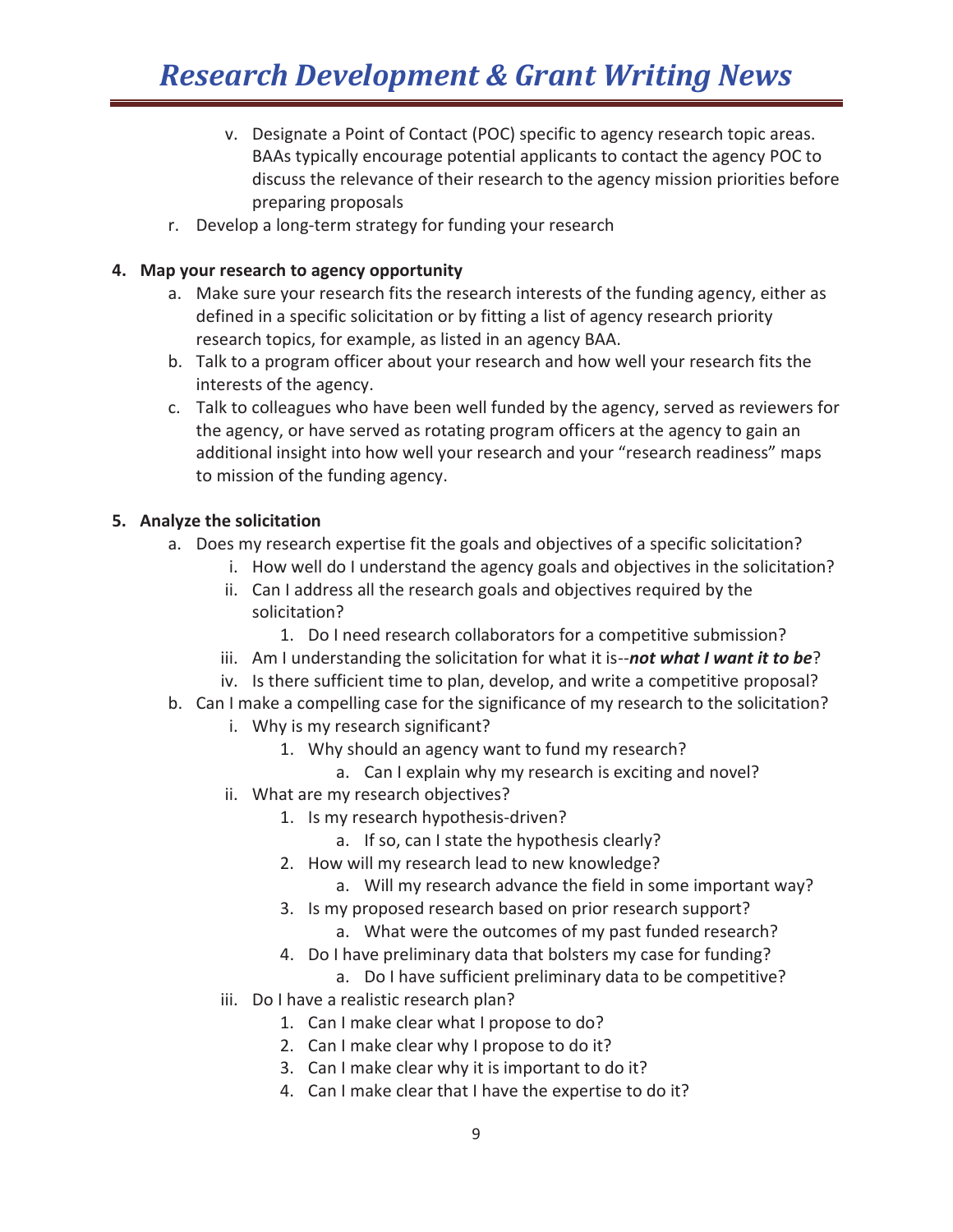- 5. Can I demonstrate that my research plan is believable and not overly ambitious?
- 6. Can I present a research plan based on a stepwise, logical approach?
- 7. Can I instill in reviewers a confidence in my capacity to perform?
- iv. Is my research basic or applied?
	- 1. Do I know the difference between basic and applied research?
	- 2. Is the agency a basic research agency or a mission agency?
	- 3. Do I know the difference between a basic and a mission agency?
	- 4. Do I know how this distinction is made at the agency of interest?
		- a. Does the agency fund both basic and applied research?
		- b. Do I know what program offices at a specific agency fund basic research and which fund applied research?
- v. Am I considering the appropriate agency program for my research?
	- 1. Is there more than one agency program for which my research is fitted?
	- 2. Does the agency accept unsolicited proposals?
		- a. Do I know the process for submitting an unsolicited proposal?
	- 3. Have I had sufficient discussions with a program officer to ensure there are no unanswered questions I have about the agency that are key to my competitiveness, and that I have resolved any ambiguities in my understanding of the research funding solicitation, or agency priority areas if I am submitting an unsolicited proposal?

#### **6. Develop a proposal production schedule**

- a. The end point of the proposal production schedule is the proposal due date and the beginning point is the date your decide you will submit a proposal—these two points bracket your production activities, including scheduling:
	- i. Multiple draft iterations of the research narrative (project description)
		- 1. If there are multiple authors then draft sections need to be assigned to team members for completion
	- ii. Drafting the proposal budget, writing the budget justification, and preparing or managing the collection of related documents, commitments, and other proposal components not part of the research narrative, e.g., cost sharing commitments, current and pending support, biographical sketches, data management plans, post-doc mentoring plans, letters of support, etc.
	- iii. Task and performance assignments for all team members
		- 1. Good proposal team members do what they say they will do when they say they will do it and provide material of sufficient quality to enhance the competitiveness of the overall effort.
- b. A poorly planned proposal has little likelihood of success. Walt Kelly's Pogo once famously observed, "*We have met the enemy and he is us*!" That observation perfectly fits a poorly planned proposal development effort.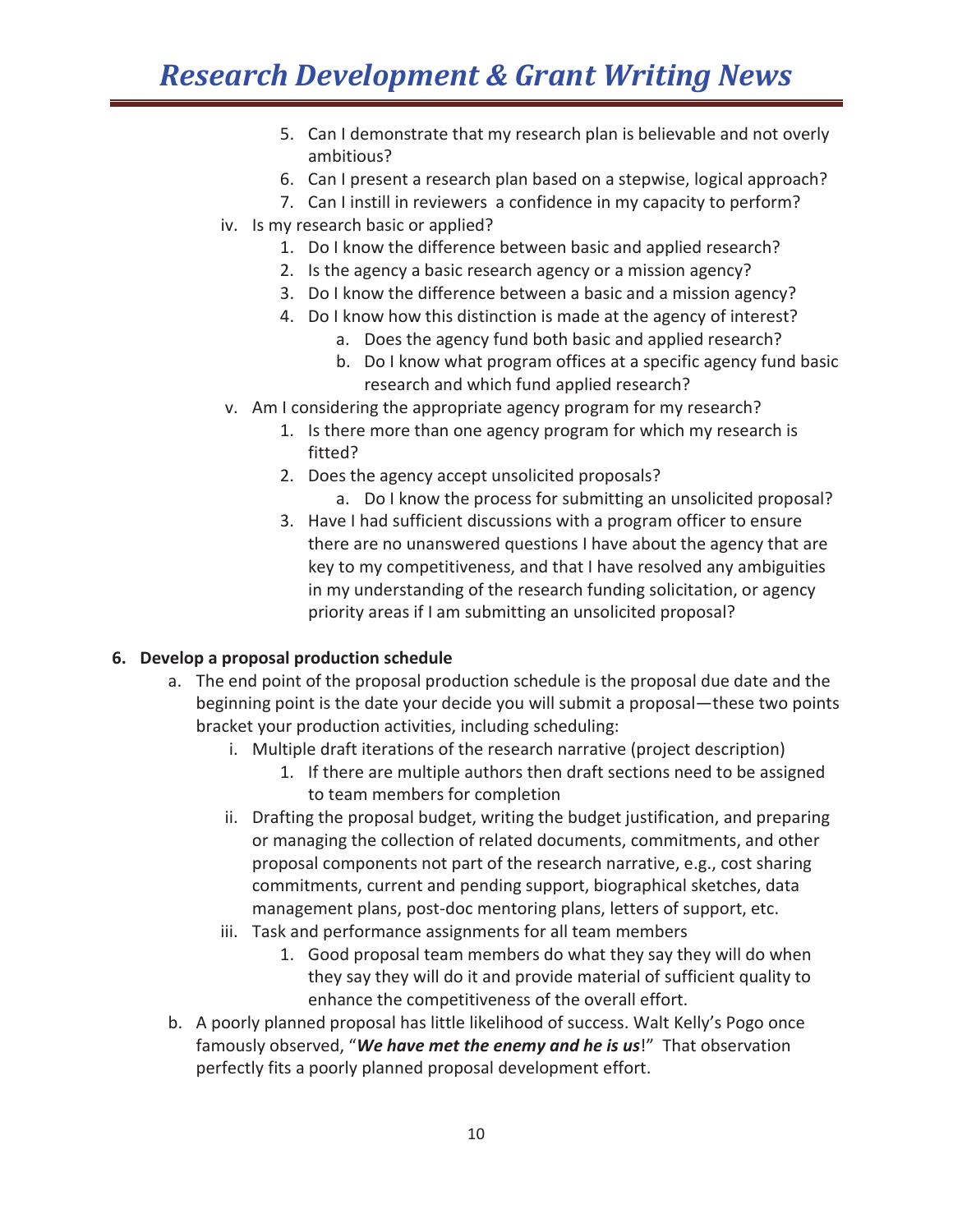c. A well-planned proposal development effort cannot turn ideas of modest importance into ideas of compelling significance, but it can give your ideas a chance to be realized through a well-crafted proposal rather than disguised by a poorly crafted one.

#### **7. Use the solicitation as a draft proposal template**

- a. Copy and paste the solicitation's key sections, research objectives, and review criteria into a beginning draft narrative as an organizational template for the full proposal. This ensures that subsequent draft iterations of the research narrative are continuously calibrated to the guidelines and fully responsive to all of the sponsor's requirements:
	- i. fully responds to all requested information,
	- ii. offers information in the order requested,
	- iii. provides the required level of detail,
	- iv. integrates review criteria into the narrative, and
	- v. makes a complete and compelling case for the significance of your research, i.e., why it has valued-added impact on the agency's mission.
- b. Do I understand how the agency will review my proposal?
	- i. Do I understand the overarching review criteria used by the agency?
		- 1. Do I understand how basic research agencies review proposals?
		- 2. Do I understand how mission agencies review proposals?
			- a. Do I understand the role of mission-critical priorities in the review process?
	- ii. Do I understand the program or solicitation's specific review criteria?
	- iii. Do I understand the role of the program officer in the review process?
		- 1. Are reviews binding on the program officer?
		- 2. Can the program officer consider some reviews advisory only?
	- iv. Will my proposal be peer reviewed and by what format?
		- 1. Will there be a panel review?
		- 2. Will there be a mail review?
		- 3. Will some other process be used?
	- v. Specific review criteria and review processes differ from agency to agency, as well as by program within an agency, or by type of solicitation. *But the core, generic questions program officers and reviewers want answered can be simply stated*:
		- 1. What do you propose to do?
		- 2. Why is it important—what is its significance?
		- 3. Why are you able to do it?
		- 4. How will you do it?
		- 5. How does it contribute to and advance the research interests of the agency or the field?
	- vi. Do I understand "*how to write for reviewers*" and program officers?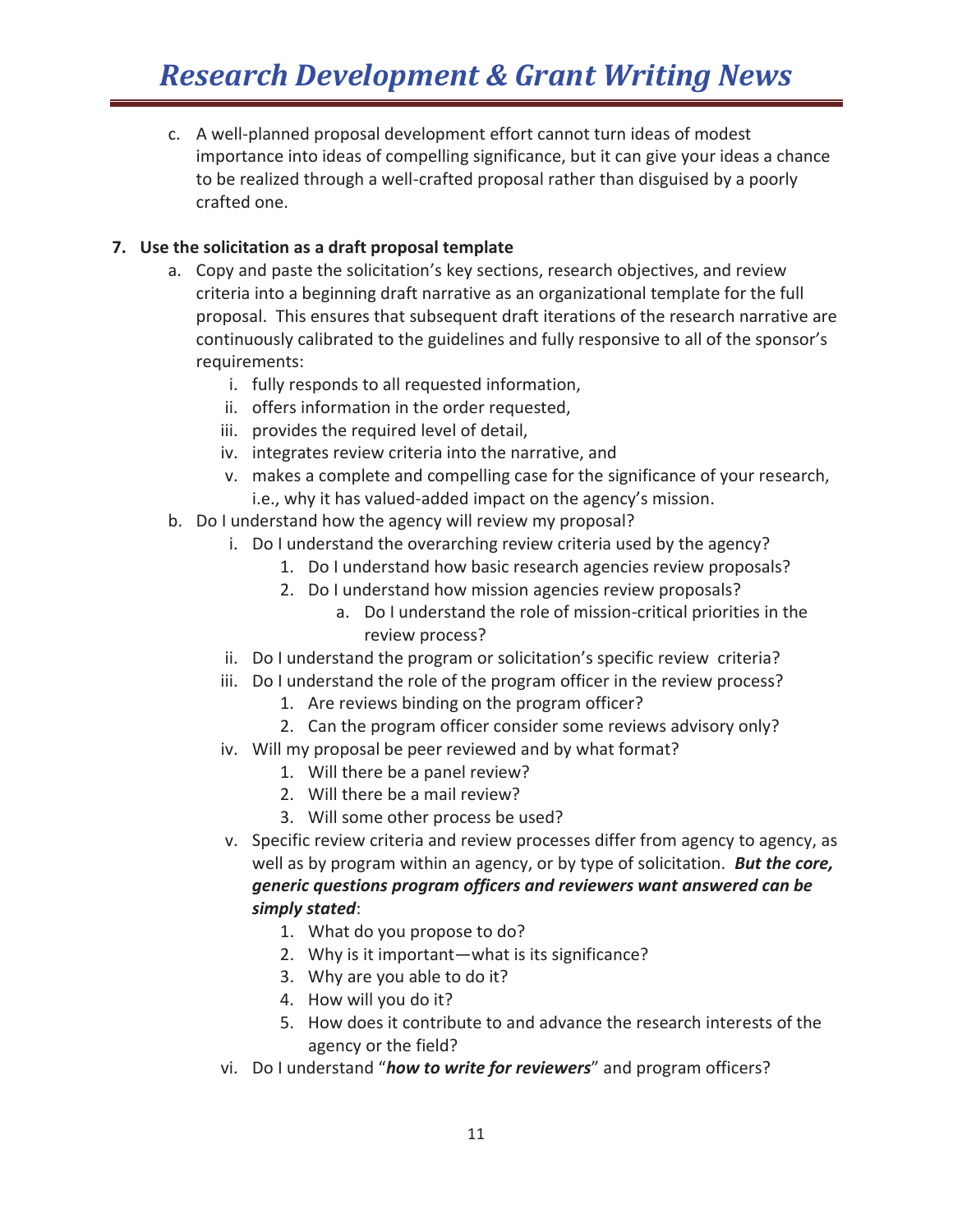- 1. Unless you are confident you know otherwise, when writing to reviewers, *write for the intelligent reader and not the expert*. Remember you are most likely writing to a panel of reviewers, each member of which will be selected for a needed expertise. In all cases:
	- a. You must craft a persuasive argument presenting the merit, significance, rigor, and relevance of your research that makes the reviewers want to fund it;
	- b. You must convince reviewers you have the capacity to perform, and the institutional infrastructure to support your research;
	- c. You must extend your argument to discuss the likely impact your research will have in advancing the field and creating new knowledge, both in your research area and possibly in other research fields as well; and
	- d. When writing to federal mission agencies, you must demonstrate to the program managers and reviewers that your research advances the mission of the agency.
- 2. The author of a funded proposal has accomplished the following basic goals of writing for or with reviewers in mind:
	- a. Ensured the reviewers were intrigued and excited about the proposed research;
	- b. Understood its significance to the agency mission or field;
	- c. Understood that existing research enhances the likely success of the proposed effort;
	- d. Understood how the proposed research will be accomplished;
	- e. Had confidence in the researcher's capacity to perform.
- 3. Writing for Reviewers—**Generic Narrative Tips**
	- a. Sell your proposal to a good researcher but not an expert;
	- b. Some review panels may not have an expert in your field, or panels may be blended for multidisciplinary initiatives, so write to all the reviewers on the panel;
	- c. Recall that proposals are not journal articles; proposals must be user friendly and offer a narrative that is compelling and memorable to reviewers;
	- d. Proposals are not mystery novels. Reveal the significance of your research early, not at the conclusion;
	- e. Reviewers will assume that sloppy errors in language, usage, grammar, and logic will translate into sloppy errors in your research;
	- f. Write a compelling project summary (or abstract) and narrative introduction:
		- i. This is where you must capture the interest of reviewers and win them over by making them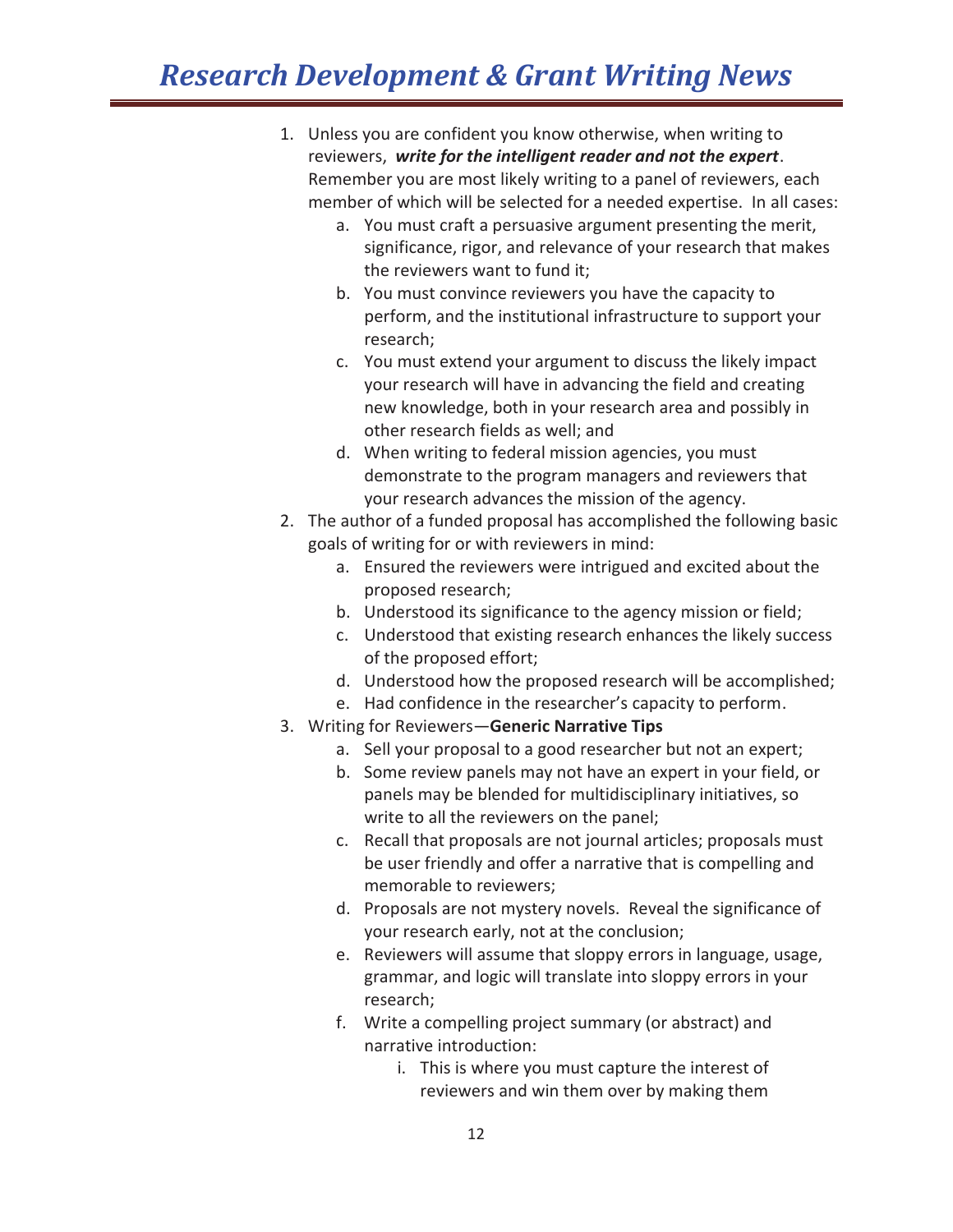intrigued enough to want to read your entire proposal closely and with interest;

- ii. Define the significance of the core ideas early, clearly, and concisely;
- iii. Describe the connectedness of the core ideas to specific research activities and outcomes, and advance your ideas with sufficient detail to make your research memorable after the proposal is read.

#### **8. Draft the project description**

- a. Use the solicitation as a template to draft the project narrative;
- b. Make sure all members of the research team have read and understand the expectations of the solicitation;
- c. Answer in narrative form all the questions asked in the solicitation in the order they are asked;
- d. Plan on the use of graphics, visuals and milestone charts to complement the narrative text
	- i. Narrative text is linear. It is grounded on a logical sequence of explanation made coherent and persuasive by the author's writing skills. Graphics, however, function as a "*visual language*" able to capture complex relationships in a simple and unifying way by synthesis, integration, and synergy, the holy grail of the successful narrative.
- e. The generic underpinnings of a successful research grant include five key persuasive elements: *the research vision, goals, objectives, rationale, and specific outcomes.* These five key components are strengthened by preliminary data, results from prior research support, publications in the field, and patents, among other prior performance information that validates your capacity to perform. Depending on the solicitation, these elements may or may not appear in the order described here, but they typically provide the critical mass of the persuasive argument in successful proposals. They also provide clarity through a logically-tiered framework that allows reviewers to differentiate your research at multiple levels of specificity and detail, from the macro-vision to micro-performance details.
- f. Recognize what a successful research narrative **is not**.
	- i. A research plan cloaked in a fog of poorly written text.
	- ii. A vague research vision lacking focus, or reading, as H.L. Menken once observed, "*like an army of words marching across the page in search of an idea*."
	- iii. A research narrative focusing heavily on general statements about past and planned research, but failing to give details and specifics that help readers understand the importance of the research, or its significance in advancing the field through questions, hypotheses, or solutions.
- g. Recognize what a successful research narrative **is.**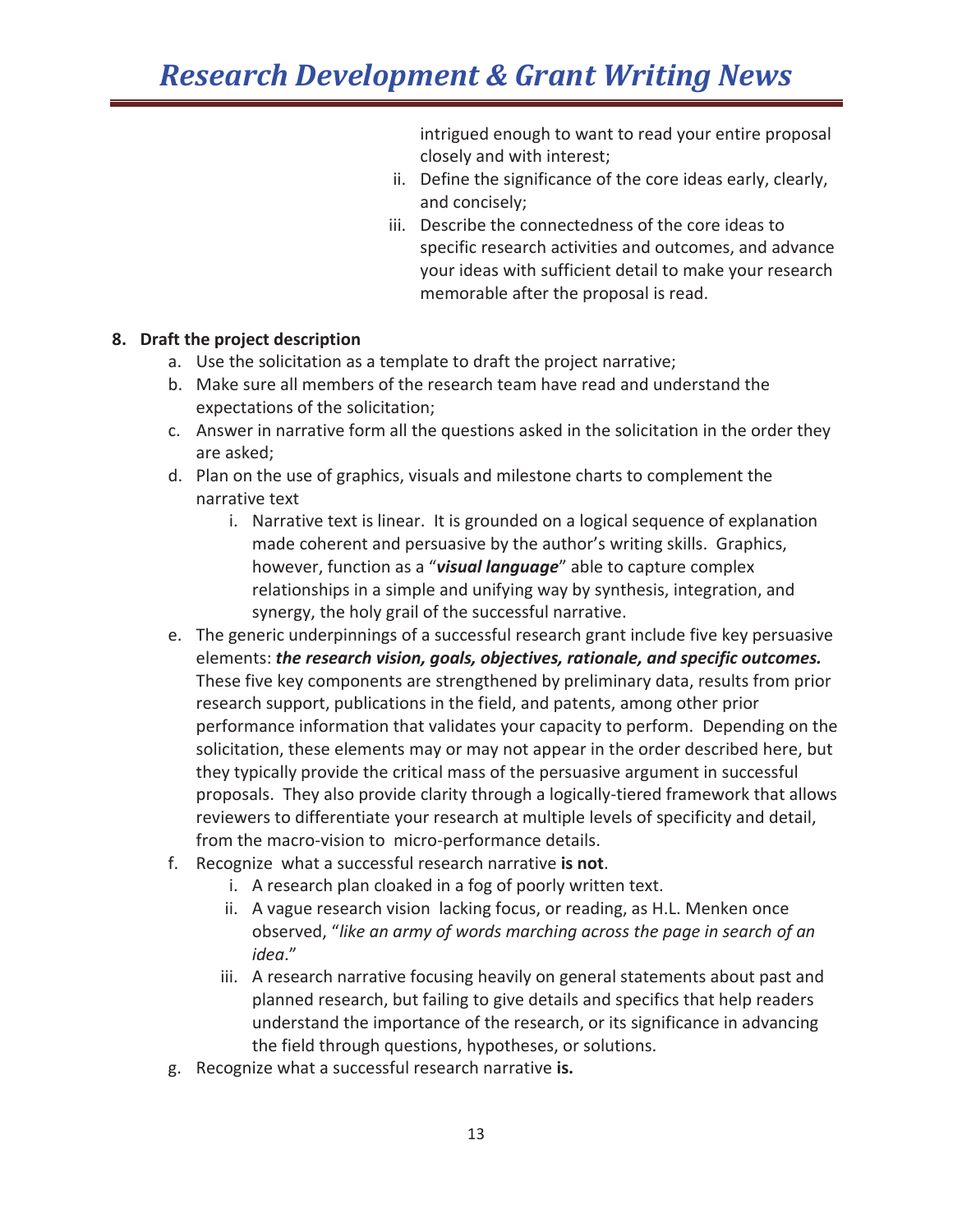- i. Starts with an important research idea stated clearly and simply so reviewers can quickly grasp the research questions or hypotheses.
- ii. Explains why your research is unique and supports this with sufficient specificity and detail to make your case.
- iii. Explains the importance, significance, or value-added benefits of your research to advancing the field, or advancing the research mission of the funding agency.
- iv. Provides reviewers with a clear statement of the significance of the project from a precisely written project description that is supported by specificity and detail.
	- 1. Specificity grounds the research vision and goals in the key performance details unique to your research objectives, and thereby illuminates the importance of your research for reviewers.
	- 2. Specifics serve to both test and prove the value of your ideas, and when they are lacking, it tells a reviewer that your ideas may also be lacking, or have yet to become fully developed.
	- 3. Stating a goal without then offering compelling specifics that make clear the process you will use to transition a goal to reality, i.e., a research outcome, is the domain of politicians and bumper sticker slogans and not that of the successful research proposal.
- v. Conversely, generalities seem to escape many authors' notice, yet appear as glaring flaws to readers and reviewers alike, especially those searching for the specificity needed to make an informed critical judgment on the project's merit. The experience of reading a narrative laced with generalities leaves the reader and reviewer alike with a foreboding and increasingly exasperating sense of uncertainty about specifically what the proposer actually plans to do.
- vi. Moreover, ambiguity introduces significant uncertainty into the research narrative, although ambiguity in the narrative does offer one certainty—an unfunded proposal. *This is because ambiguity in the project description imposes unwanted riddles on program officers and reviewers alike* that may lead them to believe reading the research narrative is an experience somewhat akin to attempting to interview Schrödinger's Cat without opening the box to determine its state, either dead or alive. However, narrative ambiguity exists in only one state—confusion.

#### **9. Ask colleagues to critique your drafts**

- a. Too often, the first and final substantive outside review of a proposal narrative occurs when the funding agency makes the funding decision. *This is too late in the process to ensure success*!
- b. Ask colleagues to review your proposal prior to submission and with sufficient time remaining for you to make narrative changes. Let them know upfront that you want